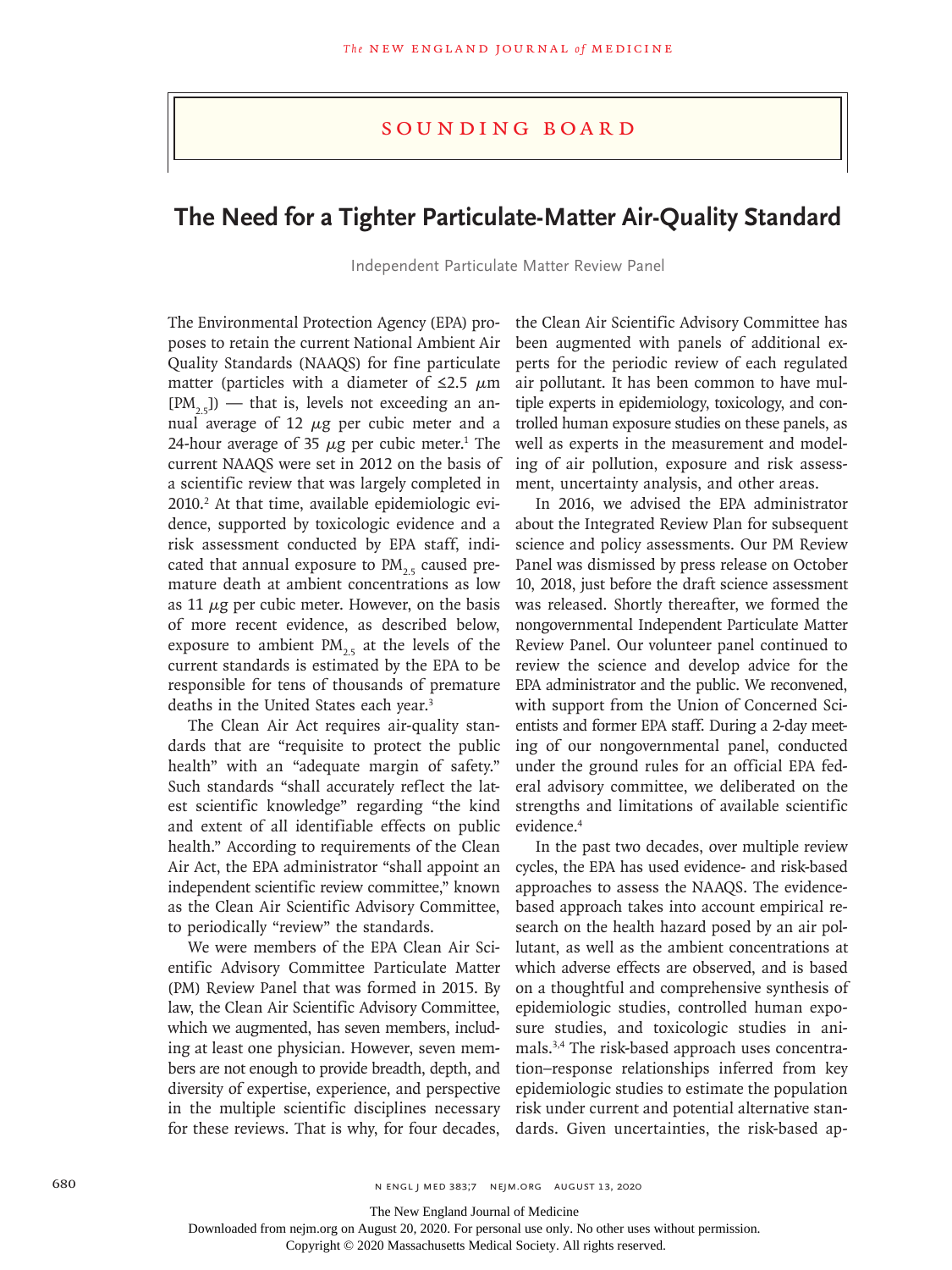proach used by EPA staff provides useful qualitative insights regarding the magnitude of the risk and risk reduction. Our panel gave more weight to the evidence-based approach, with the riskbased approach providing supporting information.

We delivered our findings in a report submitted to the administrator and the EPA docket on October 22, 2019.<sup>4</sup> We concluded that the current PM $_{25}$  standards are insufficient to protect public health, on the basis of a review of the scientific evidence from epidemiologic studies, toxicologic studies in animals, and controlled human exposure studies; this evidence is consistent within each discipline and coherent among the multiple disciplines in supporting a causal, biologically plausible relationship between ambient concentrations well below the current  $PM_{2.5}$ standards and adverse health effects, including premature death.<sup>3</sup> The epidemiologic evidence is consistent across studies with diverse designs, populations, pollutant mixtures, locations, and statistical approaches. For example, new epidemiologic studies consider large populations and report effects below the current annual standard, either by restricting the cohort analyzed to persons living in areas with lower levels of ambient exposure or because the average cohort exposures are well below the annual standard.5-7 The populations in these studies are more than an order of magnitude larger than those in studies available for previous reviews, which has been made possible by scientific developments in quantification of spatial variability in ambient concentrations with the use of new modeling tools. We found no evidence for an ambient concentration threshold for health effects at the lowest observed levels, either for annual or for 24-hour exposure periods.

Populations with preexisting health conditions (e.g., cardiovascular disease, respiratory disease, diabetes, and obesity) or increased exposures (e.g., disadvantaged populations) represent a substantial portion of the U.S. population. These populations are at increased risk for harm from particulate air pollution, owing to their location near emission sources or to demographic or clinical characteristics (e.g., age or disease status) that increase their susceptibility.

The results of the evidence-based review clearly call into question the adequacy of the existing standards. Furthermore, the risk assessment conducted by the EPA shows that, in a sample of people 30 years of age or older living in 47 urban study areas, a large number of premature deaths are attributable to  $PM_{25}$  exposure under the current standard.3 The estimated all-cause mortality from long-term exposure to  $PM_{25}$ , calculated on the basis of the 2015 air quality adjusted to just meet the existing standards, ranges from 13,500 to 52,100 deaths annually. The actual air quality in the selected study areas is typically somewhat above the current standards and is adjusted downward, with the use of air-quality models, to enable quantification of what the risk would be if the current standards were met. In addition, the estimated all-cause mortality from short-term exposure to  $PM_{2.5}$  ranges from 1200 to 3870 deaths annually. For locations in which ambient  $PM_{2.5}$ concentrations would meet the annual standard but not the daily standard, the EPA estimates relative risk reductions of 21 to 27% by changing the standard from 12  $\mu$ g per cubic meter to 9  $\mu$ g per cubic meter. Although there is uncertainty around the estimates, the risk assessment supports the conclusions based on the scientific evidence that at the levels of the current fine-particle standards, the risk of premature death is unacceptably high.

The EPA risk assessment focused on all-cause mortality, mortality due to ischemic heart disease, and mortality due to lung cancer. Exposure to current levels of  $PM_{25}$  is also causally linked to numerous other adverse health outcomes, including long- and short-term cardiovascular events, respiratory illnesses, death from cancers other than lung cancer, and nervous system diseases (e.g., cognitive decrements and dementia). Additional health concerns, such as adverse pregnancy and birth outcomes, are associated with particulate air pollution, although the evidence of causality is weaker.

We unequivocally and unanimously concluded that the current  $PM_{2.5}$  standards do not adequately protect public health. An annual standard between 10  $\mu$ g per cubic meter and 8  $\mu$ g per cubic meter would protect the general public and at-risk groups. However, even at the lower end of the range, risk is not reduced to zero. The margin of safety increases as the level of the standard is lowered within this range. The choice of standard within this range is a policy judgment reserved for the EPA administrator. In the interest of environmental justice, we advised the administrator that disparities in health risk borne

The New England Journal of Medicine

Downloaded from nejm.org on August 20, 2020. For personal use only. No other uses without permission.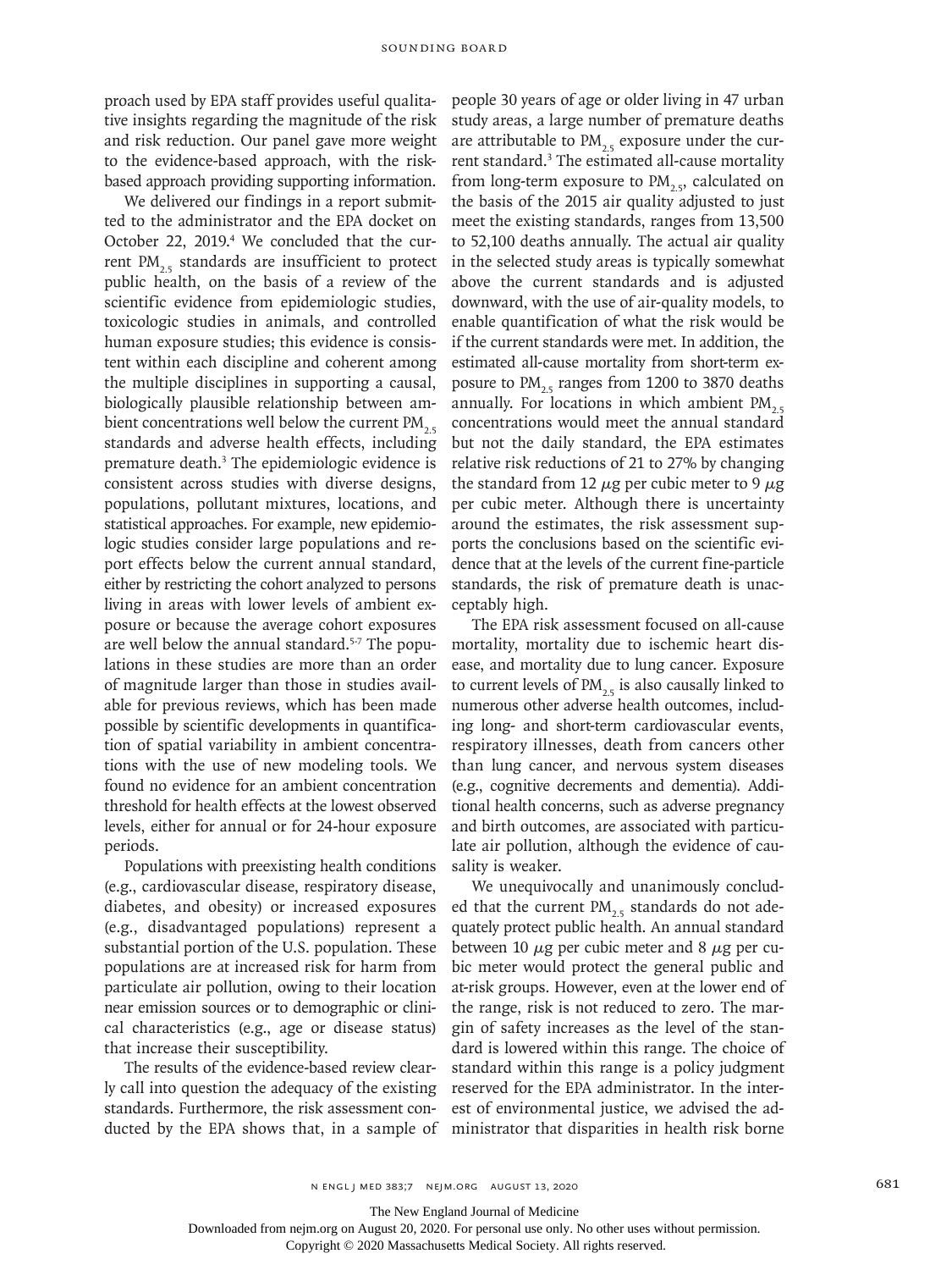by minority communities need to be taken into consideration in choosing a margin of safety.

In contrast to the recommendation of the EPA staff that the 24-hour  $PM_{2.5}$  standard also be retained, the current 24-hour standard does not provide an adequate level of public health protection in locations for which the 24-hour standard, and not the annual standard, would be violated. On the basis of the scientific evidence, and with the acknowledgment that there is a continuum of adverse effects that decrease as the level of the standard decreases, the panel recommends that the 24-hour standard be set between 30  $\mu$ g per cubic meter and 25  $\mu$ g per cubic meter.

Between 2017 and 2018, all Clean Air Scientific Advisory Committee members were replaced. The seven-member committee newly appointed by the EPA largely reached a different conclusion than we did.8 The lone physician–scientist on the committee found that the weight of evidence, including recent epidemiologic studies, reasonably calls into question the adequacy of the current long-term standard. However, the committee chair, an industry consultant, and some other members of the committee concluded that there is no evidence that calls into question the adequacy of the current standards. Nonetheless, the committee noted the "exceptional nature" of the current review, including the dismissal of our panel, the accelerated timeline, and the production of a policy assessment before the science assessment was completed. Although some committee members acknowledged our report, the Clean Air Scientific Advisory Committee largely disregarded the advice from our panel.

There is no doubt that on promulgating a final rule, the EPA will be sued. Federal courts have in the past given considerable deference to the Clean Air Scientific Advisory Committee regarding its scientific advice. Will the courts defer to a committee that has been arbitrarily and capriciously deprived of a particulate matter–specific expert panel? Or will the courts look elsewhere, such as to public comments from experts and input from the dismissed panel?

The dismissal of our review panel is just one of numerous recent ad hoc changes to scientific review of the NAAQS since 2017 that undermine the quality, credibility, and integrity of the review process and its outcome. Other changes include imposing nonscientific criteria for appointing the Clean Air Scientific Advisory Committee

members related to geographic diversity and affiliation with governments, replacing the entire membership of the chartered committee over a period of 1 year, banning nongovernmental recipients of EPA scientific research grants from committee membership while allowing membership for persons affiliated with regulated industries, ignoring statutory requirements for the need for a thorough and accurate scientific review of the NAAQS in setting a review schedule, disregarding key elements of the committee-approved Integrated Review Plan, reducing the number of drafts of a document for committee review irrespective of whether substantial revision of scientific content is needed, commingling science and policy issues, and creating an ad hoc "pool" of consultants that fails to address the deficiencies caused by dismissing the Clean Air Scientific Advisory Committee PM Review Panel. The courts are already grappling with the ban on academic recipients of research grants.

Although our panel did not specifically assess other current EPA initiatives, there are at least two that are closely related to  $PM_{25}$ . One is the so-called Transparency in Regulatory Science proposed rule and supplement. This rule could exclude from regulatory consideration studies for which data are not publicly available, irrespective of their scientific rigor.<sup>9</sup> Such an exclusion could apply to studies based on data from human participants, including epidemiologic studies such as the seminal Harvard Six Cities and American Cancer Society studies, which were important in previous NAAQS reviews. The other initiative is a change to the EPA benefit–cost assessment to exclude "cobenefits." As an example, the Mercury and Air Toxics Standard for power plants reduces mercury emissions but has the cobenefit of also reducing  $PM_{2.5}$  emissions.<sup>10</sup> For this and other rules,  $PM_{25}$  cobenefits can be much larger than the direct benefits of reducing the pollutant specifically targeted by the rule. The multiple EPA initiatives aimed at undermining the appropriate role of scientific and economic assessment of adverse effects from  $PM_{25}$  directly threaten health.

The 60-day public comment period for the proposed rule, which ends on June 29, 2020, is the last remaining opportunity for experts and stakeholders to provide input on a flawed rulemaking that ignores science and that will lead to avoidable premature deaths.

682 **N ENGL J MED 383;7 NEIM.ORG AUGUST 13, 2020** 

The New England Journal of Medicine

Downloaded from nejm.org on August 20, 2020. For personal use only. No other uses without permission.